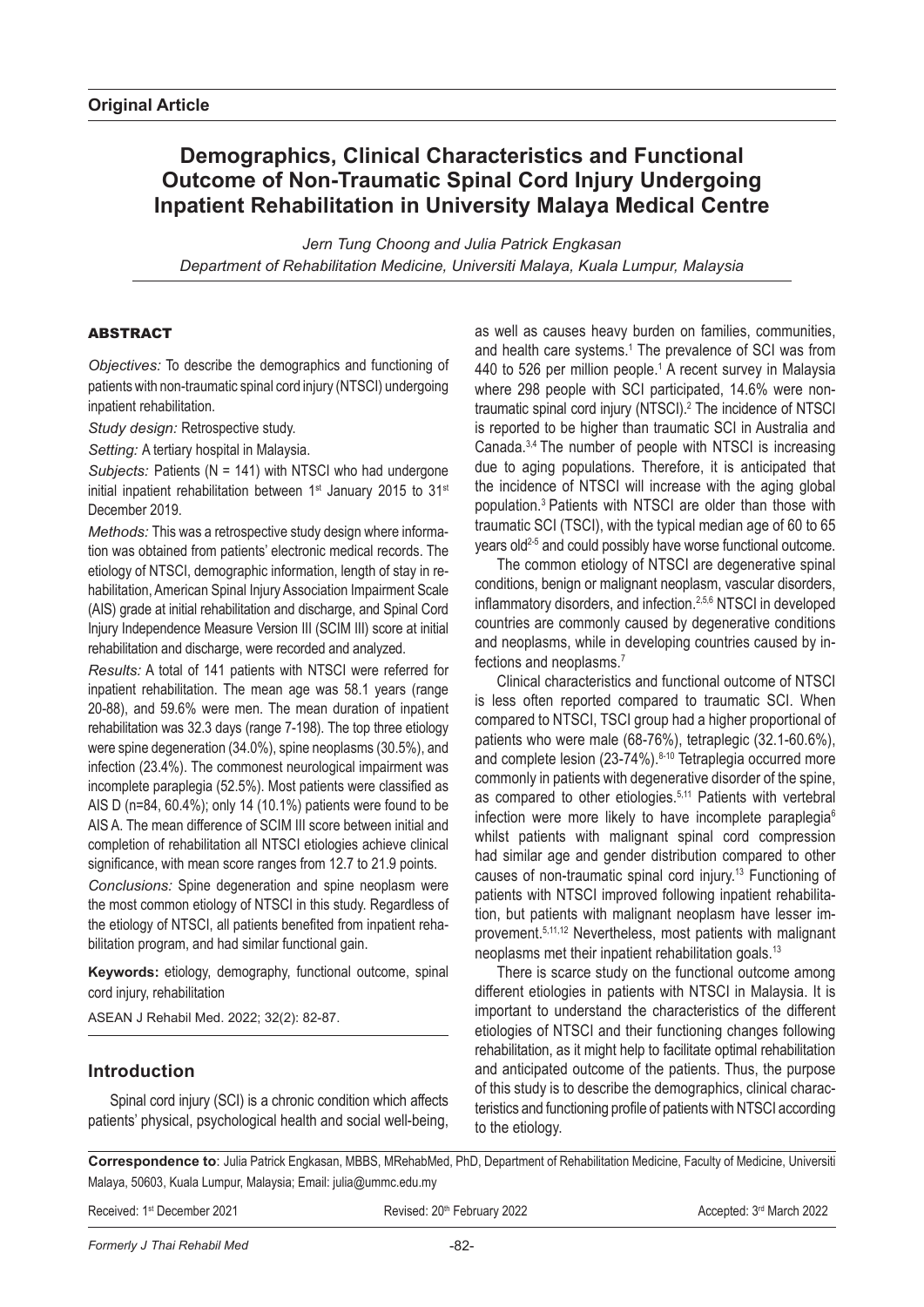# **Methods**

This is a retrospective study of patients with NTSCI who were referred to the SCI rehabilitation team for initial inpatient rehabilitation in University Malaya Medical Centre (UMMC), between 1<sup>st</sup> January 2015 to 31<sup>st</sup> December 2019. The study was approved by the UMMC Medical Research Ethics Committee (MREC ID Number: 2020628-8831).

The inclusion criteria were patients with NTSCI, 18 years old and above, and referred for initial rehabilitation after the onset of NTSCI, and had Spinal Cord Independence Measure III (SCIM III) scores before and after rehabilitation were included. Those who were diagnosed as Guillain-Barre´ syndrome, multiple sclerosis, spina bifida, Friedreich ataxia, or a conversion syndrome were excluded. The information was gathered from UMMC electronic medical records. Age, gender, date of onset of SCI, duration of inpatient rehabilitation, etiology of NTSCI, level of spinal cord injury (tetraplegia vs paraplegia), and completeness of injury (complete vs incomplete). American Spinal Cord Injury Association Impairment Scale (AIS) grade and SCIM III score at the start of rehabilitation and discharge were collected.

The etiology of NTSCI was classified according to the classification used in the International Nontraumatic Spinal Cord Injury Data Set.14 According to this classification system, the etiologies in this study were categorized as degenerative, neoplasms, infection and others. The duration of SCI was the date of onset of SCI to the date of initiation of rehabilitation, and were recorded as acute  $(\leq 1 \text{ day})$ , subacute  $(> 1 \text{ day}$  but ≤ 7 days), prolonged (> 7 days but ≤ 1 month), and lengthy  $($  1 month).<sup>14</sup> The duration of rehabilitation stay was defined as the date of initiation of inpatient rehabilitation to the date of discharge.

The SCI Rehabilitation service in UMMC routinely uses SCIM III to document functional outcomes of patients with spinal cord injuries at the start and end of inpatient rehabilitation. The SCIM III covers three major domains: self-care (score 0-20), respiration and sphincter management (score 0-40) and mobility (score 0-40). The total score ranges from 0 to 100, where 0 indicates total dependence and 100 indicates complete independence.15 SCIM III is a reproducible and valid functional outcome measure in patients with NTSCI.16 The difference between initial rehabilitation and discharge was documented as the functional gain during the inpatient rehabilitation.

Statistical Package for the Social Sciences (SPSS) version 23 was used for data analysis. The chi square test was used to detect significant differences of demographic (gender and pattern of onset) and characteristics of SCI with etiology. One way ANOVA was used to compare age with etiology while Kruskal-Wallis rank sum test was used to compare duration of rehabilitation stay with etiology. Association between SCIM III score and subdomain SCIM III scores with etiology and characteristic of SCI were also analyzed. Kruskal-Wallis rank sum test and Mann-Whitney test was used because of the skewed distribution of the scores. *P* values of less than 0.05 were considered significant.

### **Results**

A total of 141 patients were referred for rehabilitation during the study period (Table 1). The mean (SD) age was 58.1 (14.2) years old (range 20-88), and majority were men  $(n = 84, 59.6\%)$ . A total of 109 patients were admitted to the rehabilitation ward for rehabilitation, while the rest received rehabilitation in the primary ward. The mean duration of inpatient rehabilitation was 32.3 days (median 27, IQR 18-42, range 7-198). The commonest neurological impairment was incomplete paraplegic (52.5%). The top three etiologies were spine degeneration ( $n = 48$ , 34.0%), spine neoplasms ( $n =$ 43, 30.5%), and infection (n = 33, 23.4%).

At initial rehabilitation, most patients were classified as AIS D (n = 84, 60.4%), only 14 (10.1%) patients were found to be AIS A. At discharge, 36 (25.9%) patients showed improvement in the AIS classification, 102 (73.4%) remained the same, and one (0.7%) deteriorated.

Table 2 shows the comparison of demographic and characteristics of NTSCI between the etiologies. Patients with spine degeneration had a higher mean age (*p* = 0.07), were mainly men (*p* = 0.027), and had incomplete tetraplega (*p* = 0.00) compared to others. Patients with spine infection had the longest rehabilitation length of stay.

Out of the 141 patients with NTSCI who were referred for rehabilitation, only 65 patients had complete informa-

|             |  | Table 1. Demographics and clinical characteristics of NTSCI patients |
|-------------|--|----------------------------------------------------------------------|
| $(N = 141)$ |  |                                                                      |

| Age (years), mean (SD), range             | 58.1 (14.2), 20-88 |
|-------------------------------------------|--------------------|
| Gender, number (%)                        |                    |
| Men                                       | 84 (59.6)          |
| Women                                     | 57 (40.4)          |
| Pattern onset, number (%)                 |                    |
| Subacute ( $> 1$ day to $\leq 7$ days)    | 11(7.8)            |
| Prolonged ( $> 7$ days to $\leq 1$ month) | 45 (31.9)          |
| Lengthy (> 1 month)                       | 85 (60.3)          |
| Characteristics of SCI, number (%)        |                    |
| Paraplegia complete                       | 11(7.8)            |
| Paraplegia incomplete                     | 74 (52.5)          |
| Tetraplegia complete                      | 3(2.1)             |
| Tetraplegia incomplete                    | 53 (37.6)          |
| Ward, number (%)                          |                    |
| Rehabilitation ward                       | 109 (77.3)         |
| Primary ward                              | 32(22.7)           |
| Etiology, number (%)                      |                    |
| Spine degeneration                        | 48 (34.0)          |
| Neoplasm - benign                         | 7(5.0)             |
| Neoplasm - malignant                      | 4(2.8)             |
| Neoplasm - metastasis                     | 32 (22.7)          |
| Infection - bacterial                     | 19 (13.5)          |
| Infection - tuberculosis                  | 14 (9.9)           |
| Others - inflammation                     | 11(7.8)            |
| Others - vascular                         | 4(2.8)             |
| Others - osteoporosis                     | 2(1.4)             |
| Rehabilitation length of stay (days)      |                    |
| Mean (SD)                                 | 32.3(23.3)         |
| Median (IQR), range                       | 27 (18-42), 7-198  |

IQR, interquartile range; NTSCI, non-traumatic spinal cord injury; SCI, spinal cord injury; SD, standard deviation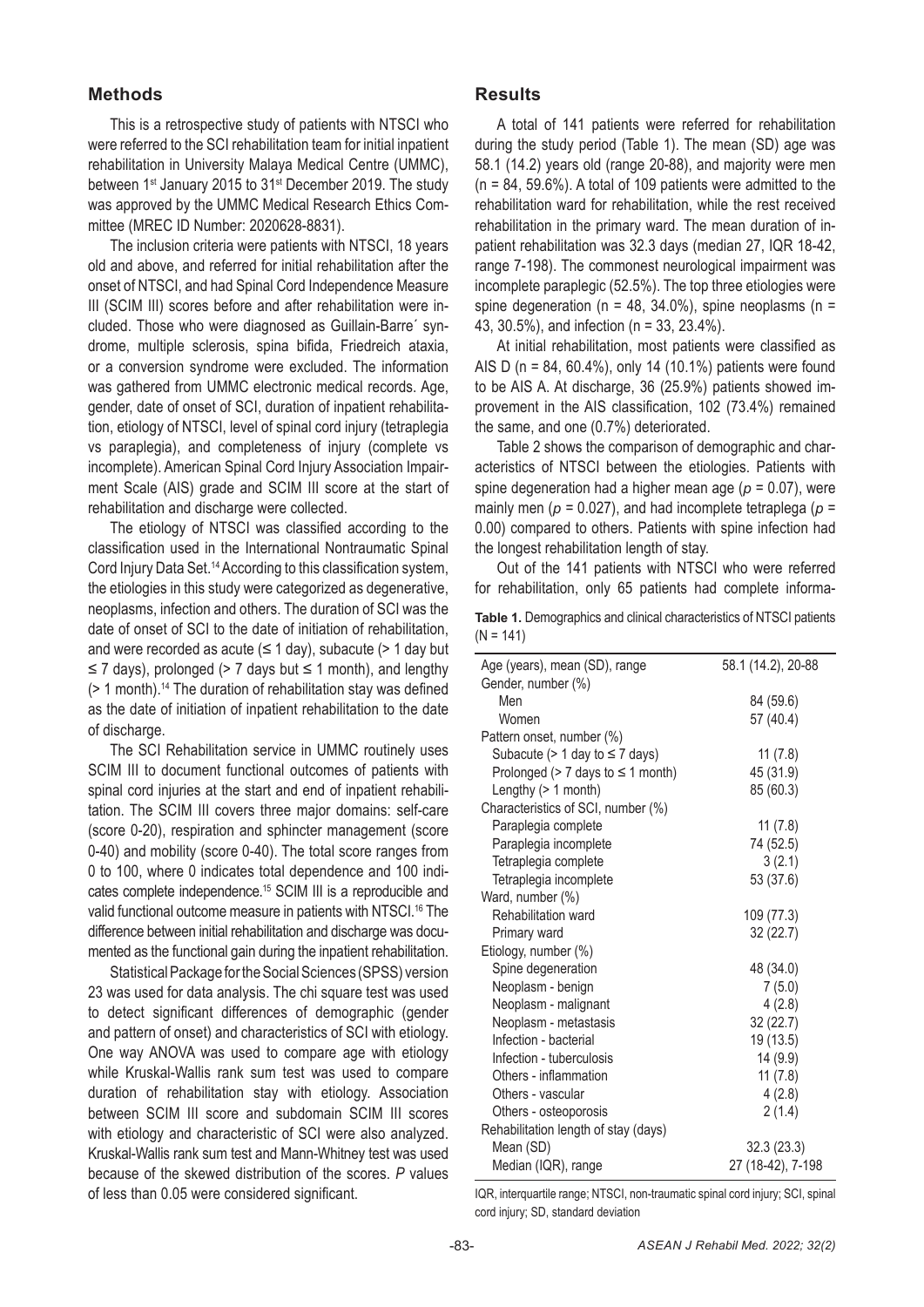**Table 2.** Comparison of demographics, characteristics of NTSCI and rehabilitation by etiology

| Characteristics                         | Degenerative | Neoplasm    | Infection  | Others      | p-value            |
|-----------------------------------------|--------------|-------------|------------|-------------|--------------------|
| Number (%)                              | 48 (34.0)    | 43(30.5)    | 33(23.4)   | 17(12.1)    |                    |
| Age (years) mean (SD)                   | 62 (14.2)    | 56.6 (13.5) | 57.3(13.3) | 52.2 (16.2) | 0.07a              |
| Sex, number (%)                         |              |             |            |             |                    |
| Men                                     | 36(75)       | 21(48.8)    | 20(60.6)   | 7(41.2)     | 0.027 <sup>b</sup> |
| Women                                   | 12(25)       | 22(51.2)    | 13(39.4)   | 10(58.8)    |                    |
| Pattern onset, number (%)               |              |             |            |             |                    |
| Subacute ( $> 1$ day, $\leq 7$ days)    | 4(8.3)       | 1(2.3)      | 3(9.1)     | 3(17.6)     | 0.016 <sup>b</sup> |
| Prolonged ( $> 7$ days, $\leq 1$ month) | 8(16.7)      | 18 (41.9)   | 10(30.3)   | 9(52.9)     |                    |
| Lengthy $(> 1$ month)                   | 36 (75.0)    | 24 (55.8)   | 20(60.6)   | 5(29.4)     |                    |
| Characteristics of SCI, number (%)      |              |             |            |             |                    |
| Paraplegia complete                     | 1(2.1)       | 5(11.6)     | 3(9.1)     | 2(11.8)     | 0.000 <sup>b</sup> |
| Paraplegia incomplete                   | 15(31.2)     | 30(69.8)    | 19 (57.6)  | 10(58.8)    |                    |
| Tetraplegia complete                    | 0(0.0)       | 0(0.0)      | 2(5.9)     | 1(5.9)      |                    |
| Tetraplegia incomplete                  | 32(66.7)     | 8(18.6)     | 9(27.3)    | 4(23.5)     |                    |
| Ward, number (%)                        |              |             |            |             |                    |
| Rehabilitation ward                     | 46 (95.8)    | 33(76.7)    | 17(51.5)   | 13(76.5)    | 0.000 <sup>b</sup> |
| Primary ward                            | 2(4.2)       | 10(23.3)    | 16 (48.5)  | 4(23.5)     |                    |
| Length of stay (days), median (IQR)     | 18(13)       | 28(21)      | 37(23)     | 28(27)      | 0.000 <sup>b</sup> |

a One way ANOVA, b Pearson chi-square test, cKruskal-Wallis rank sum test; level of significance *p* < 0.05

IQR, interquartile range; NTSCI, non-traumatic spinal cord injury

tion on initial rehabilitation and at discharge total SCIM III scores. Meanwhile 59 out of the 65 patients had complete information on the breakdown of scores of the three functioning domains of SCIM III. The demographics of patients who had complete SCIM III scores were similar with total NTSCI patients referred for rehabilitation. Due to small number and heterogenous nature of patients in the 'Others' category, it was excluded from the analysis involving SCIM III total and subdomain score. Thus, the analysis involving total SCIM III scores involved 57 patients whilst analysis involving SCIM III subdomain involved 52 patients.

All etiologies showed almost similar mean SCIM III scores at initial rehabilitation, ranging from 35.9 to 38.2 points (Table 3). SCIM III scores at discharge were higher than the initial score in all etiologies, ranging from 50.5 to 57.8 points. Patients with spinal infection had the highest SCIM III score gain (21.9 points), followed by those with neoplasm (15.7 points) and degenerative diseases (12.6 points). However, there was no significant statistical differences between etiologies and SCIM III score at initial rehabilitation and at discharge.

In the subdomain of SCIM III (self-care score, respiration and sphincter management score, and mobility), there is no difference in score at initial rehabilitation, at discharge, and gain between the different etiologies. Nevertheless, our data showed that patients with spine neoplasms and spine infection had higher self-care score at initial rehabilitation and at discharge. Meanwhile, patients with spine degenerative had higher scores in respiration and sphincter management at initial rehabilitation and discharge. In the mobility domain, patients with spine degeneration and spine neoplasms had lower scores at initial rehabilitation but had higher gain at discharge. Patients with spine infection showed highest gain in self-care and respiration and sphincter management but had the lowest gain in mobility.

As can be seen from Table 4, functional outcome was compared between incomplete paraplegia and incomplete tetraplegia patients. There was no between group differences observed for total SCIM III score at initial rehabilitation, at discharge and gain. As expected, incomplete paraplegic patients compared to incomplete tetraplegia had significantly higher self-care scores at initial rehabilitation and at discharge. There was no significant difference in the initial and discharge SCIM score in the respiration and sphincter management score, and mobility score.

#### **Discussion**

This is the first study that provided insight to the demographic and functioning of people with NTSCI in Malaysia. The two common etiologies in this study were spine degeneration and spine neoplasms, which is in line with other studies in the developed countries.<sup>7,11,12,17-20</sup> The current study showed patients with NTSCI had improvement in functioning following inpatient rehabilitation regardless of the etiologies. This includes patients with spinal metastases who formed the majority of patients in the spine neoplasms group. The current study showed that all patients had improvement in their SCIM III score. A study by Sciveletto reported that an improvement of at least 4 points of the total SCIM is needed to obtain a small significant improvement and of 10 points to obtain a substantial improvement.<sup>21</sup> Thus in this study patients with NTSCI, regardless of the etiology, achieved clinically significant change in their functioning following rehabilitation.

Although various outcome measures were used in previous studies, all showed NTSCI patients had improvement in functional outcome with inpatient rehabilitation. Most studies used Functional Independence Measure (FIM)<sup>22-25</sup>, in which New et al. reported mean admission FIM motor score of 39.6 and discharge FIM motor score of 58.7.<sup>22</sup> Jolien et al. used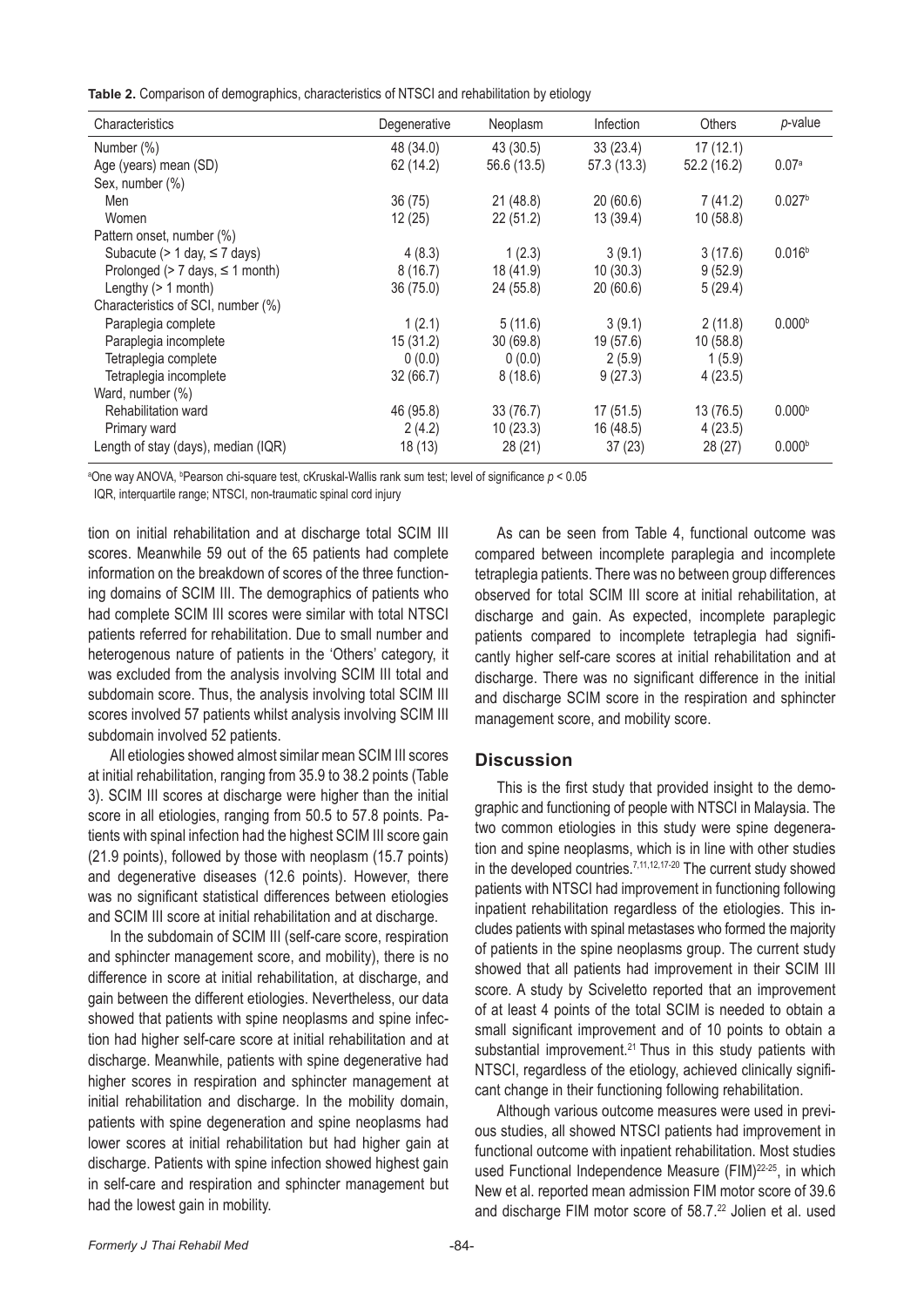**Table 3.** Comparing total and subdomains SCIM III score with etiologies of NTSCI

| Etiology                                   | $\mathsf{N}$ | Mean (SD)   | Median           | <b>IQR</b>   | <sup>a</sup> p-value |
|--------------------------------------------|--------------|-------------|------------------|--------------|----------------------|
| SCIM III score                             |              |             |                  |              |                      |
| At initial rehabilitation (0-100)          |              |             |                  |              |                      |
| Degenerative                               | 24           | 37.9 (17.8) | 36               | 24.5-47.0    | 0.947                |
| Neoplasm                                   | 22           | 38.2 (13.7) | 31               | 29.5-53.0    |                      |
| Infection                                  | 11           | 35.9 (13.2) | 34               | 30.8-49.3    |                      |
| Total                                      | 57           | 37.9 (15.4) | 33               | 26.5-51.5    |                      |
| At discharge (0-100)                       |              |             |                  |              |                      |
| Degenerative                               | 24           | 50.5(20.7)  | 45               | 36.0-75.0    | 0.470                |
| Neoplasm                                   | 22           | 53.9 (14.8) | 48               | 43.0-63.5    |                      |
| Infection                                  | 11           | 57.8 (12.9) | 57.5             | 44.5-66.3    |                      |
| Total                                      | 57           | 53.9 (17.3) | 52               | 43.0-71.5    |                      |
| Self-care score                            |              |             |                  |              |                      |
| At initial rehabilitation (0-20)           |              |             |                  |              |                      |
| Degenerative                               | 21           | 9.1(5.3)    | 8                | $4.5 - 12.5$ | 0.068                |
| Neoplasm                                   | 21           | 11.8(3.4)   | 11               | 10.0-14.5    |                      |
| Infection                                  | 10           | 11.1(2.8)   | 11               | 8.8-13.3     |                      |
| Total                                      | 52           | 10.6(4.2)   | 10               | 8.0-14.0     |                      |
| At discharge (0-20)                        |              |             |                  |              |                      |
| Degenerative                               | 21           | 12.1(6.2)   | 13               | $6.0 - 17.0$ | 0.065                |
| Neoplasm                                   | 21           | 15.3(2.9)   | 17               | 13.5-18.0    |                      |
| Infection                                  | 10           | 16.9(2.6)   | 17.5             | 14.0-19.3    |                      |
| Total                                      | 52           | 14.3(4.8)   | 16               | 11.0-18.0    |                      |
| Respiration and sphincter management score |              |             |                  |              |                      |
| At initial rehabilitation (0-40)           |              |             |                  |              |                      |
| Degenerative                               | 21           | 21.7(10.1)  | 19               | 13.5-32.0    | 0.421                |
| Neoplasm                                   | 21           | 19.7 (10.0) | 15               | 10.0-30.0    |                      |
| Infection                                  | 10           | 17.1(7.0)   | 15               | 10.8-22.0    |                      |
| Total                                      | 52           | 20.0(9.5)   | 17               | 11.0-29.0    |                      |
| At discharge (0-40)                        |              |             |                  |              |                      |
| Degenerative                               | 21           | 27.0(9.7)   | 29               | 17.0-36.0    | 0.295                |
| Neoplasm                                   | 21           | 23.9(9.9)   | 22               | 16.0-33.5    |                      |
| Infection                                  | 10           | 28.4 (8.5)  | 27.5             | 20.8-36.0    |                      |
| Total                                      | 52           | 26.1 (9.4)  | 25               | 17.0-35.0    |                      |
| Mobility score                             |              |             |                  |              |                      |
| At initial rehabilitation (0-40)           |              |             |                  |              |                      |
| Degenerative                               | 21           | 7.2(6.5)    | 6                | $2.0 - 11.0$ | 0.294                |
| Neoplasm                                   | 21           | 7.1(4.2)    | 6                | $4.0 - 10.0$ |                      |
| Infection                                  | 10           | 9.6(4.4)    | $\boldsymbol{9}$ | 5.8-14.0     |                      |
| Total                                      | 52           | 7.4(5.2)    | 7                | $3.0 - 11.0$ |                      |
| At discharge (0-40)                        |              |             |                  |              |                      |
| Degenerative                               | 21           | 13.1(6.6)   | 13               | 7.0-20.0     | 0.465                |
| Neoplasm                                   | 21           | 13.1(4.7)   | 14               | 12.0-15.5    |                      |
| Infection                                  | $10$         | 11.6(3.5)   | 11.5             | 9.5-13.8     |                      |
| Total                                      | 52           | 13.1(5.6)   | 13               | 10.0-16.0    |                      |
|                                            |              |             |                  |              |                      |

a Kruskal-Wallis rank sum test.

IQR, interquartile range; NTSCI, non-traumatic spinal cord injury; SCIM Spinal Cord Independence Measures; SD, standard deviation

functional status scale consisting of 5 items (mobility, selfcare, bladder management, bowel management, and transfers), reported the median score of 47.5 at admission and 90 at discharge.11 A study in India reported improved functional status using Barthel Index, with mean scores of 31.3 at admission and 55.6 at discharge.<sup>26</sup>

In contrary to the current study, previous studies reported that malignant neoplasms had lesser neurological recovery and poorer functional outcome as compared to other etiologies.<sup>11-13,17</sup> Although the current study did not differentiate between benign and malignant cases, majority (36/43) of cases in the neoplasm group are malignant. There are two

possible reasons for this difference; patients in previous studies were older (mean age ranged from 59 to 69), while the mean age in the current study was 54.5 years. Besides that, UMMC is a tertiary center whereby patients can receive advanced high-efficacy anticancer therapeutic agents and radiotherapy, and therefore could have led to a better outcome.

McKinley et al. reported that the most significant improvements achieved during the rehabilitation stay were noted in wheelchair transfers, upper and lower extremity dressing, and toilet and tub transfers.27 In this study, patients with spine neoplasm compared to other etiologies had higher self-care score and mobility score at discharge. However, our patients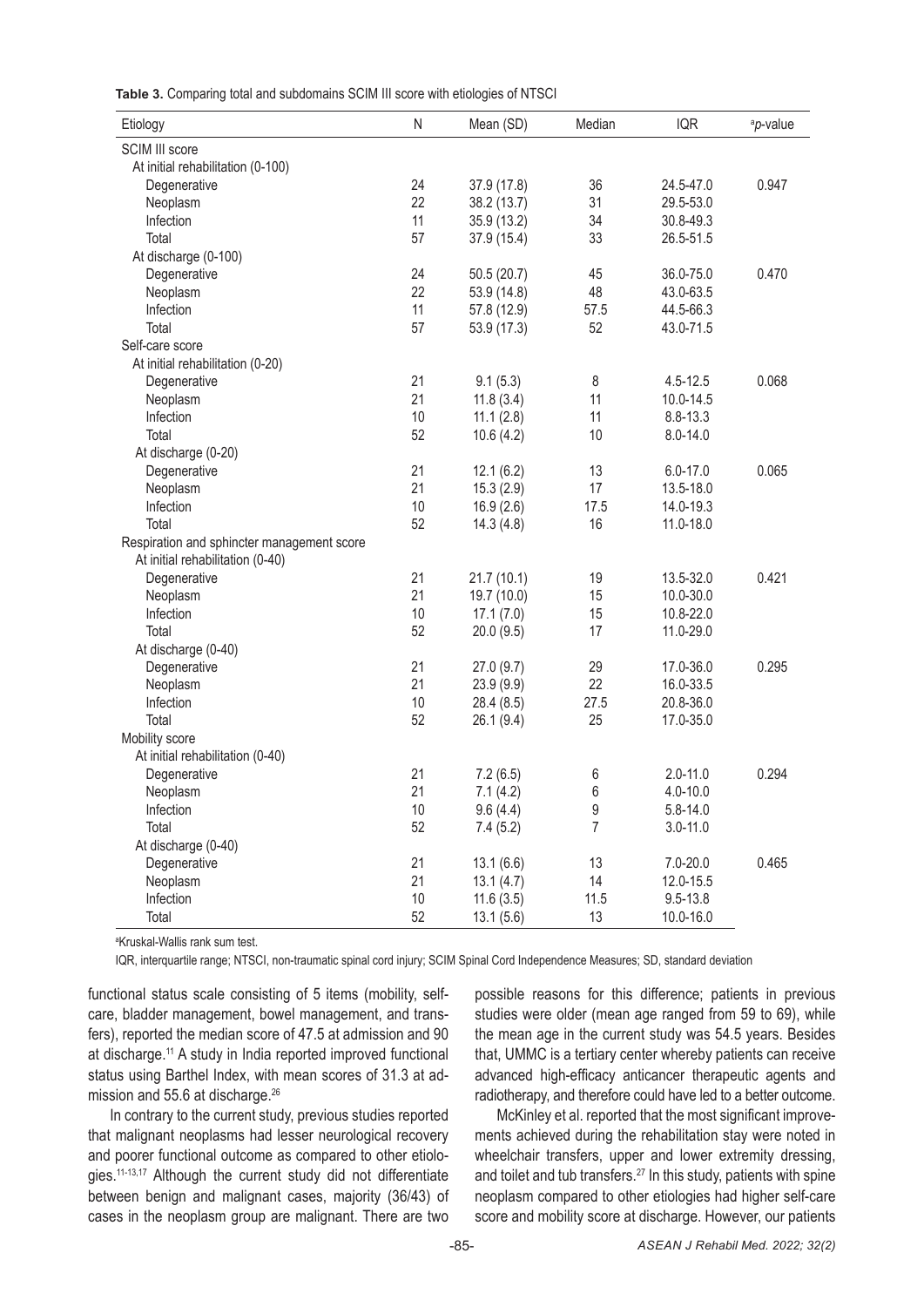**Table 4.** Total and subdomains SCIM III scores with NTSCI at initial rehabilitation and at discharge

| <b>Characteristic of NTSCI</b>             | $\mathsf{N}$ | Mean (SD)   | Median | <b>IQR</b>   | $p$ -value           |
|--------------------------------------------|--------------|-------------|--------|--------------|----------------------|
| <b>Total SCIM III score</b>                |              |             |        |              |                      |
| At initial rehabilitation (0-100)          |              |             |        |              |                      |
| Paraplegia incomplete                      | 35           | 39.9 (14.6) | 34.0   | 30.0-53.0    | 0.200                |
| Tetraplegia incomplete                     | 24           | 36.2 (17.5) | 31.0   | 22.5-50.0    |                      |
| Total                                      | 59           | 38.4 (15.8) | 34.0   | 26.0-53.0    |                      |
| At discharge (0-100)                       |              |             |        |              |                      |
| Paraplegia incomplete                      | 35           | 57.7 (15.1) | 57.0   | 44.0-73.0    | 0.092                |
| Tetraplegia incomplete                     | 24           | 49.1 (20.0) | 44.5   | 30.3-71.5    |                      |
| Total                                      | 59           | 54.2 (17.7) | 52.0   | 43.0-73.0    |                      |
| Self-care score                            |              |             |        |              |                      |
| At initial rehabilitation (0-20)           |              |             |        |              |                      |
| Paraplegia incomplete                      | 32           | 11.6(3.4)   | 10.0   | 9.25-14.75   | $0.029$ <sup>*</sup> |
| Tetraplegia incomplete                     | 21           | 8.9(5.2)    | 8.0    | $4.5 - 11.5$ |                      |
| Total                                      | 53           | 10.5(4.3)   | 10.0   | 8.0-14.0     |                      |
| At discharge (0-20)                        |              |             |        |              |                      |
| Paraplegia incomplete                      | 32           | 15.7(3.4)   | 16.5   | 14.0-18.0    | $0.012$ <sup>*</sup> |
| Tetraplegia incomplete                     | 21           | 11.7(5.7)   | 13.0   | $6.0 - 16.0$ |                      |
| Total                                      | 53           | 14.1(4.9)   | 15.0   | 11.0-18.0    |                      |
| Respiration and sphincter management score |              |             |        |              |                      |
| At initial rehabilitation (0-40)           |              |             |        |              |                      |
| Paraplegia incomplete                      | 35           | 19.3(9.4)   | 15.5   | 10.0-28.75   | 0.202                |
| Tetraplegia incomplete                     | 24           | 22.3(9.8)   | 20.0   | 15.0-32.0    |                      |
| Total                                      | 53           | 20.5(9.6)   | 17.0   | 11.0-30.0    |                      |
| At discharge (0-40)                        |              |             |        |              |                      |
| Paraplegia incomplete                      | 32           | 26.4 (9.3)  | 25.0   | 17.0-35.0    | 0.956                |
| Tetraplegia incomplete                     | 21           | 26.4 (9.8)  | 24.0   | 17.0-37.0    |                      |
| Total                                      | 53           | 26.4 (9.4)  | 25.0   | 17.0-35.0    |                      |
| Mobility score                             |              |             |        |              |                      |
| At initial rehabilitation (0-40)           |              |             |        |              |                      |
| Paraplegia incomplete                      | 35           | 8.1(5.0)    | 9.0    | 4.0-10.75    | 0.278                |
| Tetraplegia incomplete                     | 24           | 6.7(6.1)    | 6.0    | $1.5 - 11.0$ |                      |
| Total                                      | 53           | 7.6(5.5)    | 8.0    | $2.5 - 11.0$ |                      |
| At discharge (0-40)                        |              |             |        |              |                      |
| Paraplegia incomplete                      | 32           | 13.7(4.7)   | 14.0   | 12.0-16.75   | 0.553                |
| Tetraplegia incomplete                     | 21           | 12.7(7.1)   | 12.0   | $7.0 - 20.0$ |                      |
| Total                                      | 53           | 13.3(5.7)   | 14.0   | 10.0-17.5    |                      |

Mann–Whitney test, \**p* < 0.05

IQR, interquartile range; NTSCI, non-traumatic spinal cord injury; SCIM Spinal Cord Independence Measures; SD, standard deviation

had lower sphincter management scores at discharge. Most of the patients who had spinal metastasis were kept with indwelling catheter for convenience of care, as many are still undergoing active radiotherapy or chemotherapy. This could have contributed to the lower score in this subdomain.

Kennedy et al. and Kay et al. had reported that patients with spine infection had more rehabilitation needs and lower rehabilitation outcome.6,12 The current study showed the opposite; patients with spine infection had improvement in all domains and had equal functional outcomes with other etiologies. This could be attributed to the fact that there were a higher proportion of patients with complete injury<sup>6</sup>, and thoracic level involvement<sup>12</sup> as compared to our patients. Apart from that, another possible reason was our patients had longer stay to complete the antibiotic treatment, which allowed more time for rehabilitation.

There is paucity of studies comparing the functional outcome between the levels of injury in NTSCI patients. Our data had demonstrated that both incomplete paraplegia and

incomplete tetraplegia group had similar SCIM III median score at initial rehabilitation, at discharge and gain. There was significant difference in self-care score, and this is selfexplanatory as persons with paraplegia has no impairments in their upper limbs. As majority of patients in this study were incomplete motor (AIS D), this explains the similar gain in all other domains. This particular finding indicates that despite the different baseline score between individuals with incomplete paraplegia and tetraplegia, the net gain in SCIM III score remains the same.

There are several limitations in our study. As this is a retrospective study, missing values, and incorrect documentation may exist causing inaccuracies. Besides that, SCIM III score was not done or documented for all NTSCI patients, therefore only a small sample size was available for the analysis of the functional outcome. The second limitation is that there is selection bias as not all NTSCI patients are referred to the rehabilitation team, for example, the patients with minimal impairments, those who are not ready to participate in rehabili-